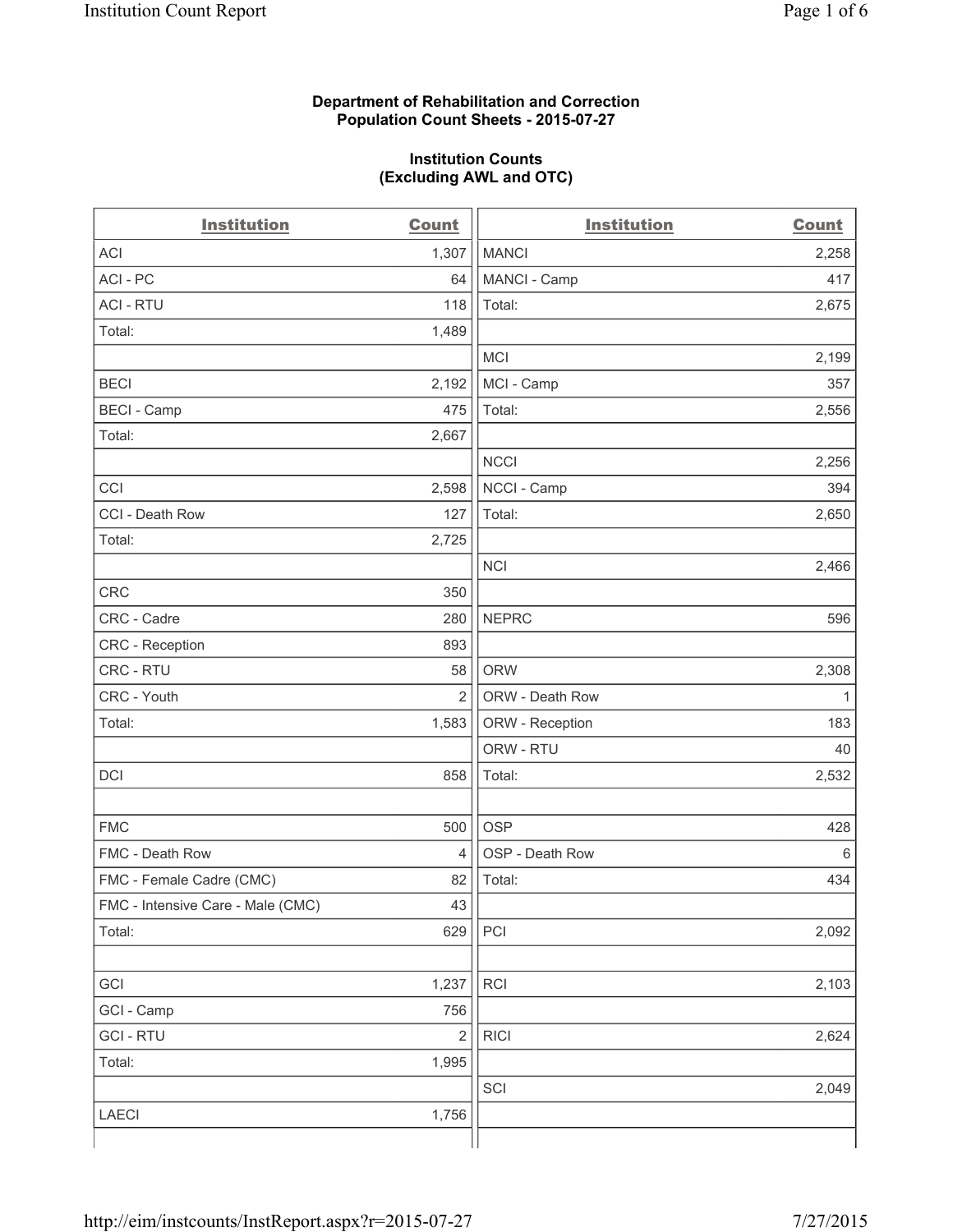|                          |       | <b>SOCF</b>      | 1,212                                             |
|--------------------------|-------|------------------|---------------------------------------------------|
| LECI                     | 2,274 | SOCF - RTU       | 51                                                |
| LECI - Camp              | 189   | Total:           | 1,263                                             |
| Total:                   | 2,463 |                  |                                                   |
|                          |       | <b>TCI</b>       | 1,106                                             |
| LOCI                     | 2,280 | TCI - Camp       | 452                                               |
|                          |       | Total:           | 1,558                                             |
| <b>LORCI</b>             | 214   |                  |                                                   |
| LORCI - Cadre            | 140   | <b>TOCI</b>      | 968                                               |
| <b>LORCI - Reception</b> | 999   | <b>TOCI - PC</b> | 114                                               |
| Total:                   | 1,353 | Total:           | 1,082                                             |
|                          |       |                  |                                                   |
| <b>MACI</b>              | 1,157 | <b>WCI</b>       | 1,289                                             |
| MACI - Minimum           | 1,396 | WCI - RTU        | 94                                                |
| Total:                   | 2,553 | Total:           | 1,383                                             |
|                          |       |                  |                                                   |
|                          |       |                  | $F^{\prime}$ $A$ $A$ $A$<br>天下 ちょうし あいしょうしょうしんしょう |

**Total Population: 50,414**

\* The Total Population includes 32 Offenders with Reason Codes 30 & 31. \*\* The Total Population includes 33 Offenders with Reason Code 0A.

# **Male Population by Security Level (Include AWL and Exclude OTC)**

| <b>Security Level</b>  |                   | <b>Body</b> | <b>AWL</b> | $(-OTC)$ | <b>Total</b> |
|------------------------|-------------------|-------------|------------|----------|--------------|
| Total Level 5          |                   | 131         |            |          | 131          |
| <b>Total Level 4</b>   |                   | 1,750       | 17         | 13       | 1,754        |
| Total Level 3          |                   | 11,514      | 139        | 104      | 11,549       |
| Total Level 2          |                   | 17,247      | 278        | 191      | 17,334       |
| <b>Total Level 1</b>   |                   | 15,472      | 167        | 81       | 15,558       |
| <b>Total Death Row</b> |                   | 139         |            |          | 139          |
|                        | <b>Total Male</b> | 46,253      | 603        | 391      | 46,465       |

#### **Female Population by Institution (Include AWL and Exclude OTC)**

| <b>Institution</b>       | <b>Body</b> | <b>AWL</b> | $(-OTC)$ | <b>Total</b> |
|--------------------------|-------------|------------|----------|--------------|
|                          |             |            |          |              |
| <b>DCI</b>               | 858         | 11         | 4        | 865          |
| <b>FMC</b>               | 26          | 3          |          | 28           |
| FMC - Female Cadre (CMC) | 82          | 0          | 0        | 82           |
| <b>NEPRC</b>             | 596         | 23         | 10       | 609          |
| <b>ORW</b>               | 2,308       | 55         | 23       | 2,340        |
| <b>ORW - Death Row</b>   |             | 0          | 0        |              |
| ORW - Reception          | 183         | U          | 0        | 183          |
|                          |             |            |          |              |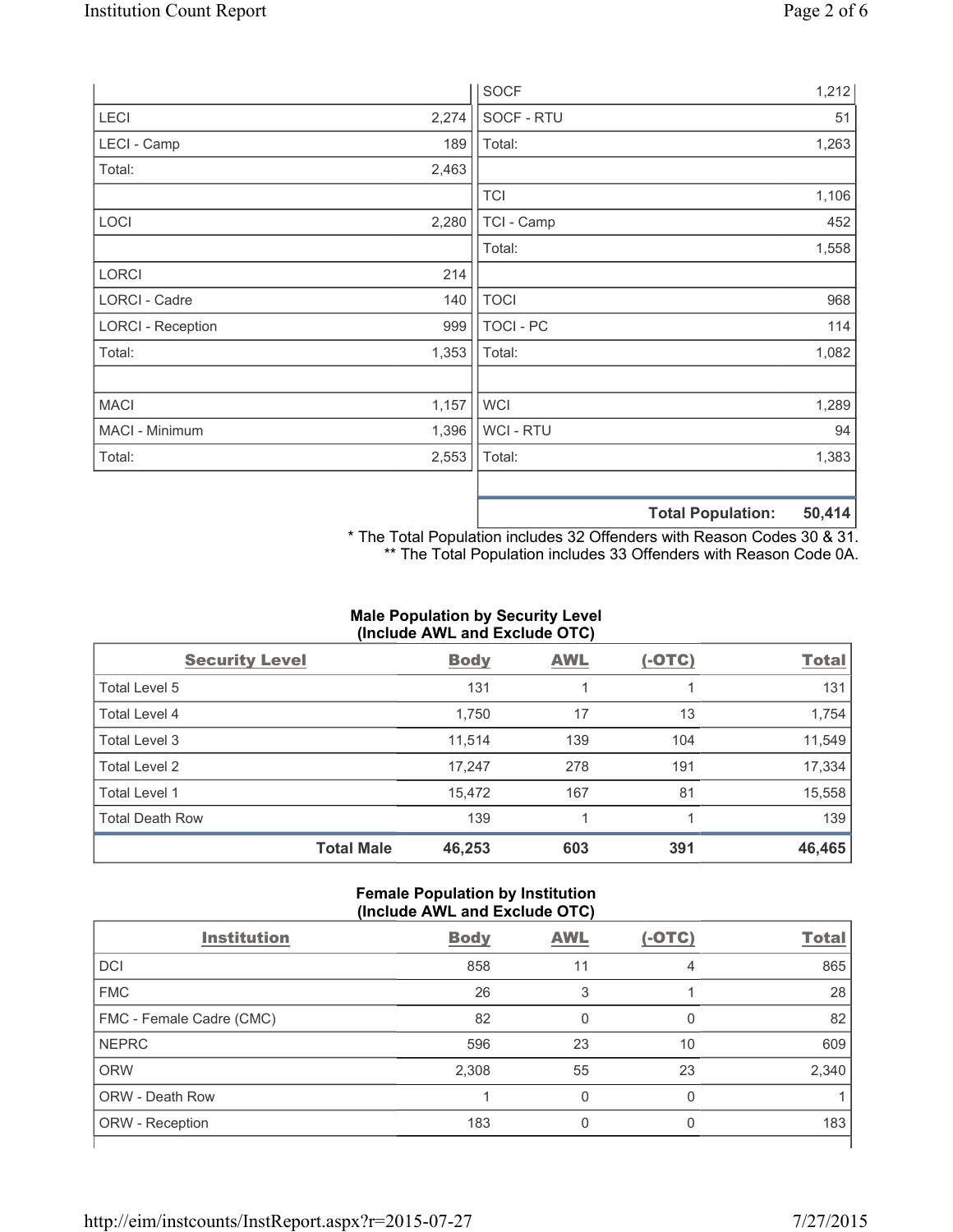| <b>ORW - RTU</b> |                          | 40     |     |     | 40 <sup>1</sup> |
|------------------|--------------------------|--------|-----|-----|-----------------|
|                  | <b>Total Female</b>      | 4,094  | 92  | 38  | 4,148           |
|                  |                          |        |     |     |                 |
|                  | <b>Total Population:</b> | 50,347 | 695 | 429 | 50,613          |

## **Male Population by Institution: Security Level 5 (Include AWL and Exclude OTC)**

|     | <b>Institution</b>   | <b>Body</b> | <b>AWL</b> | $(-OTC)$ | <u>Total</u> |
|-----|----------------------|-------------|------------|----------|--------------|
| OSP |                      | 131         |            |          | 131          |
|     | <b>Total Level 5</b> | 131         |            |          | 131          |

# **Male Population by Institution: Security Level 4 (Include AWL and Exclude OTC)**

| <b>Institution</b>       |                      | <b>Body</b>               | <b>AWL</b>          | $(-OTC)$            | <b>Total</b>              |
|--------------------------|----------------------|---------------------------|---------------------|---------------------|---------------------------|
| <b>BECI</b>              |                      | $\ensuremath{\mathsf{3}}$ | 0                   | $\mathsf{0}$        | $\ensuremath{\mathsf{3}}$ |
| CRC                      |                      | 11                        | $\mathsf{O}\xspace$ | $\mathsf 0$         | 11                        |
| CRC - Cadre              |                      | $\mathbf{1}$              | 0                   | $\mathsf{0}$        | 1                         |
| CRC - RTU                |                      | 1                         | $\mathsf{O}\xspace$ | $\mathsf{O}\xspace$ | $\mathbf{1}$              |
| LECI                     |                      | 12                        | $\mathsf{O}\xspace$ | $\mathsf 0$         | 12                        |
| LORCI                    |                      | $10$                      | 0                   | $\mathbf 0$         | $10$                      |
| <b>LORCI - Reception</b> |                      | $\overline{7}$            | $\mathsf{O}\xspace$ | $\boldsymbol{0}$    | $\overline{7}$            |
| <b>MANCI</b>             |                      | 12                        | 0                   | 0                   | 12                        |
| NCI                      |                      | $\overline{4}$            | $\mathsf{O}\xspace$ | 0                   | 4                         |
| <b>OSP</b>               |                      | 290                       | $\overline{2}$      | 1                   | 291                       |
| RCI                      |                      | 14                        | 0                   | $\mathbf 0$         | 14                        |
| <b>SOCF</b>              |                      | 1,075                     | 14                  | 12                  | 1,077                     |
| SOCF - RTU               |                      | 47                        | $\boldsymbol{0}$    | $\mathbf 0$         | 47                        |
| <b>TCI</b>               |                      | 10                        | 0                   | $\boldsymbol{0}$    | 10                        |
| <b>TOCI</b>              |                      | 193                       | $\mathbf{1}$        | $\mathsf 0$         | 194                       |
| TOCI - PC                |                      | 49                        | 0                   | $\mathbf 0$         | 49                        |
| <b>WCI</b>               |                      | 11                        | $\mathbf 0$         | 0                   | 11                        |
|                          | <b>Total Level 4</b> | 1,750                     | 17                  | 13                  | 1,754                     |

# **Male Population by Institution: Security Level 3 (Include AWL and Exclude OTC)**

| <b>Institution</b> | <b>Body</b> | <b>AWL</b> | $(-OTC)$ | <b>Total</b> |
|--------------------|-------------|------------|----------|--------------|
| <b>ACI</b>         | 18          |            |          | 19           |
| <b>ACI - RTU</b>   |             |            |          |              |
| <b>BECI</b>        |             |            |          |              |
|                    |             |            |          |              |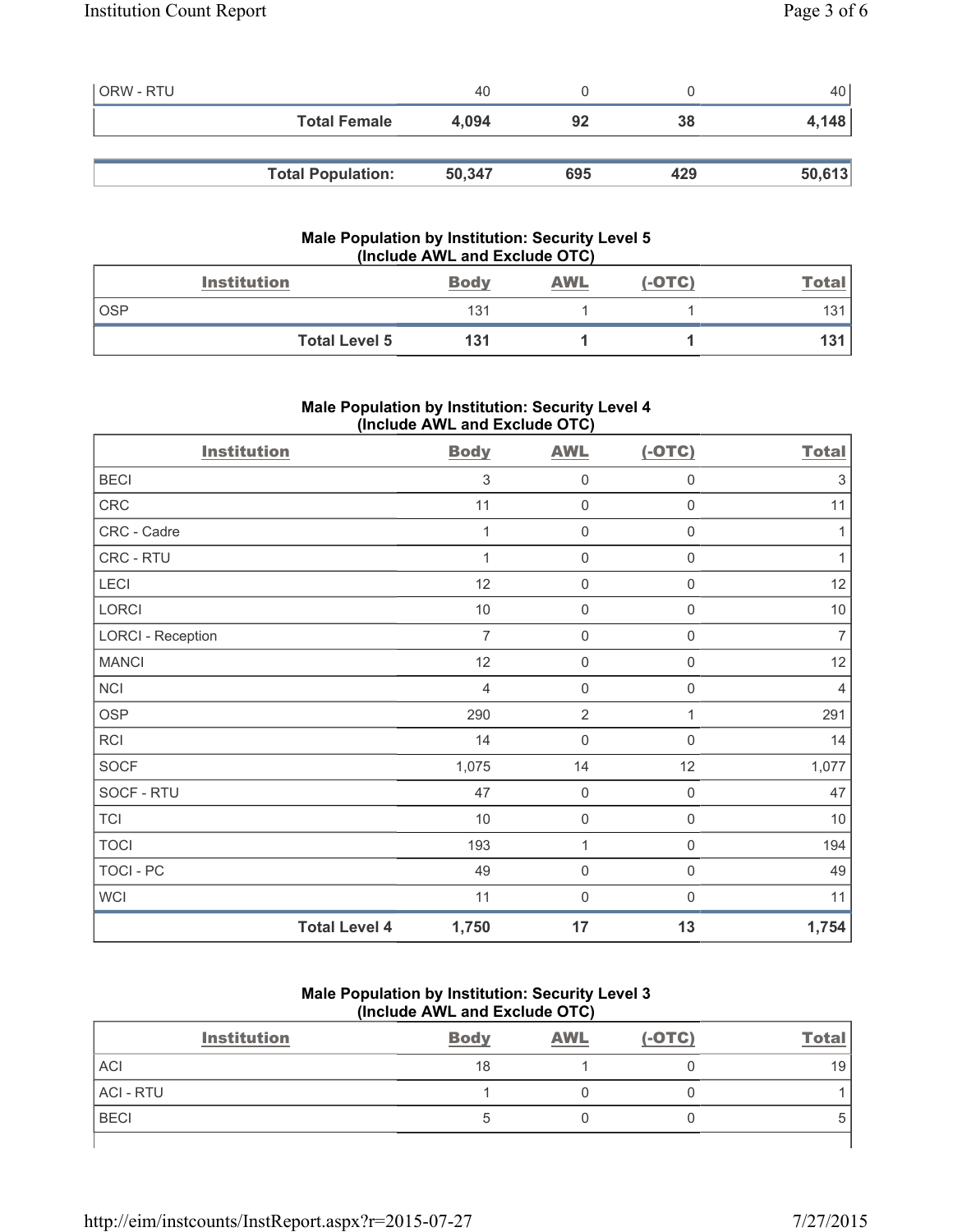| CCI                               | 8                              | 0                   | $\mathsf 0$         | 8                         |
|-----------------------------------|--------------------------------|---------------------|---------------------|---------------------------|
| <b>CRC</b>                        | 108                            | 5                   | $\sqrt{3}$          | 110                       |
| CRC - Cadre                       | 192                            | $\mathsf{O}\xspace$ | $\mathsf 0$         | 192                       |
| CRC - Reception                   | 476                            | 13                  | $\hbox{9}$          | 480                       |
| CRC - RTU                         | 27                             | $\mathbf{1}$        | $\mathsf 0$         | 28                        |
| <b>FMC</b>                        | $\overline{4}$                 | $\mathbf 0$         | $\mathsf 0$         | 4                         |
| FMC - Intensive Care - Male (CMC) | $\,6$                          | $\mathsf{O}\xspace$ | $\mathsf 0$         | $\,6\,$                   |
| LAECI                             | $\sqrt{3}$                     | $\mathsf{O}\xspace$ | $\mathsf{O}\xspace$ | $\ensuremath{\mathsf{3}}$ |
| LECI                              | 2,211                          | 17                  | 16                  | 2,212                     |
| LOCI                              | $\sqrt{3}$                     | $\mathbf{1}$        | $\mathbf{1}$        | 3                         |
| LORCI                             | 99                             | 27                  | 25                  | 101                       |
| <b>LORCI - Cadre</b>              | 110                            | $\mathbf 0$         | $\mathsf 0$         | 110                       |
| <b>LORCI - Reception</b>          | 718                            | 4                   | 1                   | 721                       |
| <b>MACI</b>                       | $\mathbf{1}$                   | $\mathsf{O}\xspace$ | $\mathsf{O}\xspace$ | 1                         |
| <b>MANCI</b>                      | 2,214                          | 20                  | 14                  | 2,220                     |
| <b>MCI</b>                        | $\,8\,$                        | $\mathbf 0$         | $\mathsf{O}\xspace$ | 8                         |
| MCI - Camp                        | $\mathbf{1}$                   | $\mathsf 0$         | $\mathsf 0$         | $\mathbf{1}$              |
| <b>NCCI</b>                       | 11                             | $\mathsf{O}\xspace$ | $\mathsf{O}\xspace$ | 11                        |
| <b>NCI</b>                        | 19                             | $\mathsf{O}\xspace$ | $\mathsf 0$         | 19                        |
| PCI                               | 36                             | 6                   | $\mathsf{O}\xspace$ | 42                        |
| <b>RCI</b>                        | 1,912                          | 20                  | 15                  | 1,917                     |
| <b>RICI</b>                       | 23                             | $\mathbf 0$         | $\mathsf 0$         | 23                        |
| SCI                               | 8                              | $\mathsf{O}\xspace$ | $\mathsf 0$         | 8                         |
| SOCF                              | 136                            | $\mathsf 0$         | $\mathsf 0$         | 136                       |
| SOCF - RTU                        | $\overline{4}$                 | $\mathbf 0$         | $\mathsf 0$         | 4                         |
| <b>TCI</b>                        | 1,022                          | 12                  | $\boldsymbol{9}$    | 1,025                     |
| TCI - Camp                        | $\mathbf{1}$                   | $\mathsf{O}\xspace$ | $\mathsf 0$         | $\mathbf{1}$              |
| <b>TOCI</b>                       | 728                            | $\mathsf{O}\xspace$ | $\mathsf{O}\xspace$ | 728                       |
| <b>TOCI - PC</b>                  | 65                             | $\mathsf{O}\xspace$ | $\mathsf{O}\xspace$ | 65                        |
| <b>WCI</b>                        | 1,247                          | 12                  | 11                  | 1,248                     |
| <b>WCI - RTU</b>                  | 89                             | $\mathsf{O}\xspace$ | $\mathsf 0$         | 89                        |
|                                   | <b>Total Level 3</b><br>11,514 | 139                 | 104                 | 11,549                    |

# **Male Population by Institution: Security Level 2 (Include AWL and Exclude OTC)**

| <b>Institution</b> | <b>Body</b> | <b>AWL</b> | $(-OTC)$ | <b>Total</b> |
|--------------------|-------------|------------|----------|--------------|
| <b>ACI</b>         | 606         | 8          | 6        | 608          |
| ACI-PC             | 64          |            | 0        | 64           |
| <b>ACI - RTU</b>   | 73          |            | 0        | 73           |
| <b>BECI</b>        | 1,410       | 25         | 13       | 1,422        |
|                    |             |            |          |              |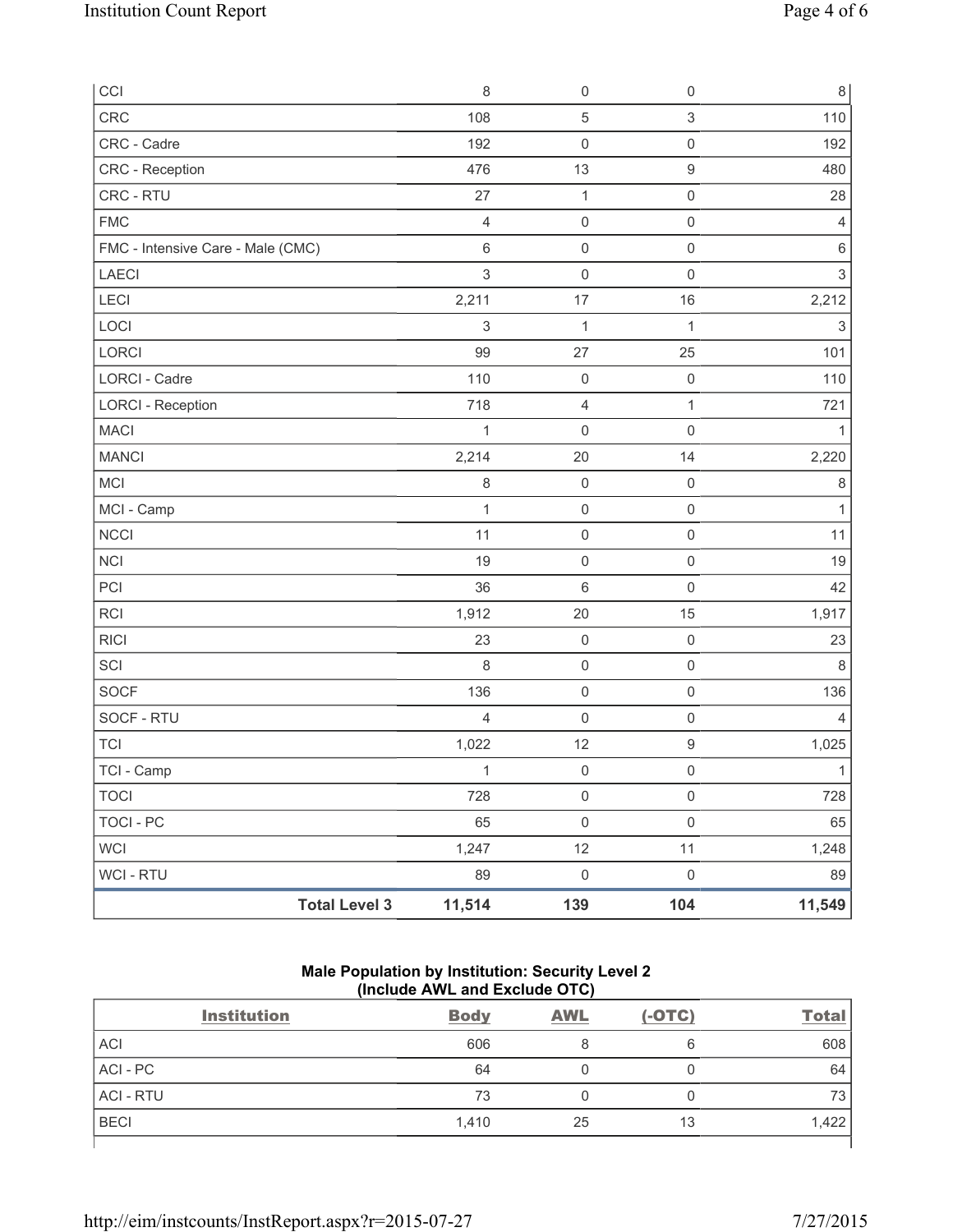| CCI                               |                      | 1,730          | 17                        | 14                        | 1,733       |
|-----------------------------------|----------------------|----------------|---------------------------|---------------------------|-------------|
| CRC                               |                      | 120            | $\sqrt{5}$                | $\ensuremath{\mathsf{3}}$ | 122         |
| CRC - Cadre                       |                      | 86             | $\mathsf{O}\xspace$       | $\mathsf 0$               | 86          |
| CRC - Reception                   |                      | 213            | $\ensuremath{\mathsf{3}}$ | 3                         | 213         |
| CRC - RTU                         |                      | 23             | $\mathsf{O}\xspace$       | $\mathsf 0$               | 23          |
| CRC - Youth                       |                      | $\overline{2}$ | $\pmb{0}$                 | $\mathsf{O}\xspace$       | $\sqrt{2}$  |
| <b>FMC</b>                        |                      | $\mathsf 3$    | $\mathsf{O}\xspace$       | $\mathsf{O}\xspace$       | $\mathsf 3$ |
| FMC - Intensive Care - Male (CMC) |                      | 21             | 1                         | $\mathsf 0$               | 22          |
| GCI                               |                      | 830            | $\hbox{9}$                | 5                         | 834         |
| GCI - Camp                        |                      | $\mathbf 1$    | $\mathsf{O}\xspace$       | $\mathsf 0$               | 1           |
| <b>GCI-RTU</b>                    |                      | 1              | $\mathsf{O}\xspace$       | $\mathsf{O}\xspace$       | 1           |
| LAECI                             |                      | 1,107          | 24                        | 17                        | 1,114       |
| LECI                              |                      | 39             | 0                         | $\mathbf 0$               | 39          |
| LOCI                              |                      | 1,127          | 12                        | 11                        | 1,128       |
| LORCI                             |                      | 82             | 18                        | 16                        | 84          |
| <b>LORCI - Cadre</b>              |                      | 28             | 1                         | $\mathsf 0$               | 29          |
| <b>LORCI - Reception</b>          |                      | 158            | $\sqrt{3}$                | $\mathbf{1}$              | 160         |
| <b>MACI</b>                       |                      | 1,156          | $\boldsymbol{7}$          | $\overline{4}$            | 1,159       |
| <b>MANCI</b>                      |                      | 24             | $\mathsf{O}\xspace$       | $\mathbf 0$               | 24          |
| MCI                               |                      | 1,693          | 27                        | 17                        | 1,703       |
| <b>NCCI</b>                       |                      | 1,571          | 22                        | 15                        | 1,578       |
| NCCI - Camp                       |                      | 13             | $\mathsf{O}\xspace$       | $\mathsf 0$               | 13          |
| <b>NCI</b>                        |                      | 1,643          | 39                        | 38                        | 1,644       |
| PCI                               |                      | 758            | 12                        | $\ensuremath{\mathsf{3}}$ | 767         |
| <b>RCI</b>                        |                      | 177            | 1                         | $\mathbf{1}$              | 177         |
| <b>RICI</b>                       |                      | 1,459          | 26                        | 12                        | 1,473       |
| SCI                               |                      | 922            | 18                        | 12                        | 928         |
| <b>TCI</b>                        |                      | 26             | $\mathsf{O}\xspace$       | $\mathsf{O}\xspace$       | 26          |
| <b>TOCI</b>                       |                      | 47             | $\mathsf{O}\xspace$       | $\mathsf{O}\xspace$       | 47          |
| <b>WCI</b>                        |                      | 30             | $\mathsf{O}\xspace$       | $\mathsf{O}\xspace$       | $30\,$      |
| <b>WCI - RTU</b>                  |                      | $\overline{4}$ | $\mathsf{O}\xspace$       | $\mathsf{O}\xspace$       | 4           |
|                                   | <b>Total Level 2</b> | 17,247         | 278                       | 191                       | 17,334      |

# **Male Population by Institution: Security Level 1 (Include AWL and Exclude OTC)**

| <b>Institution</b> | <b>Body</b> | <b>AWL</b> | $(-OTC)$         | <b>Total</b> |
|--------------------|-------------|------------|------------------|--------------|
| <b>ACI</b>         | 683         | 6          | $\sqrt{2}$<br>x. | 686          |
| <b>ACI - RTU</b>   | 44          |            |                  | 44           |
| <b>BECI</b>        | 774         | 16         |                  | 783          |
| <b>BECI</b> - Camp | 475         |            | Ü                | 475          |
|                    |             |            |                  |              |